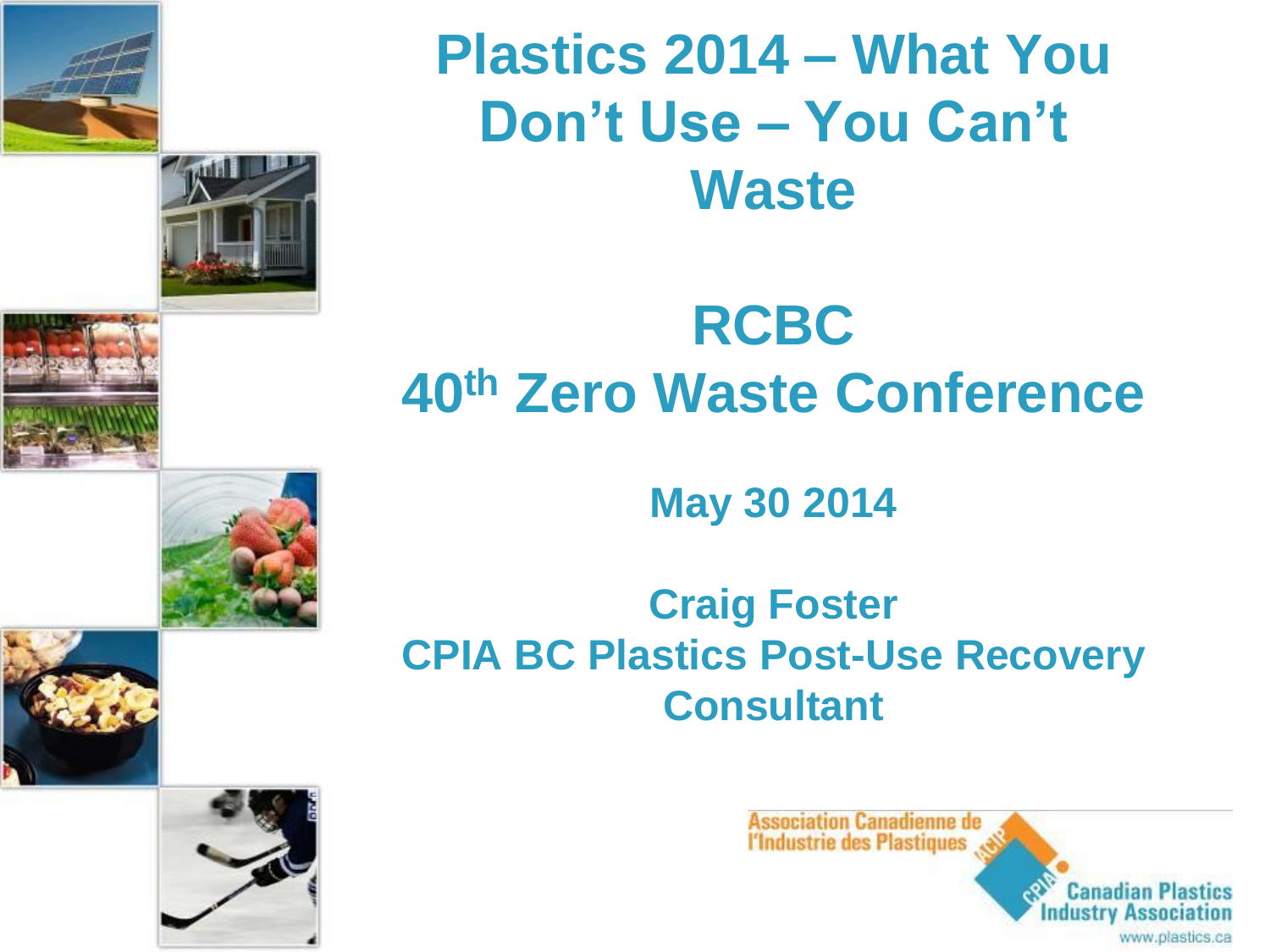# **Today's Discussion**

- Who is CPIA?
- Some of the Benefits of Plastics
- Some Initial Results from the 2014 Franklin Associates Report

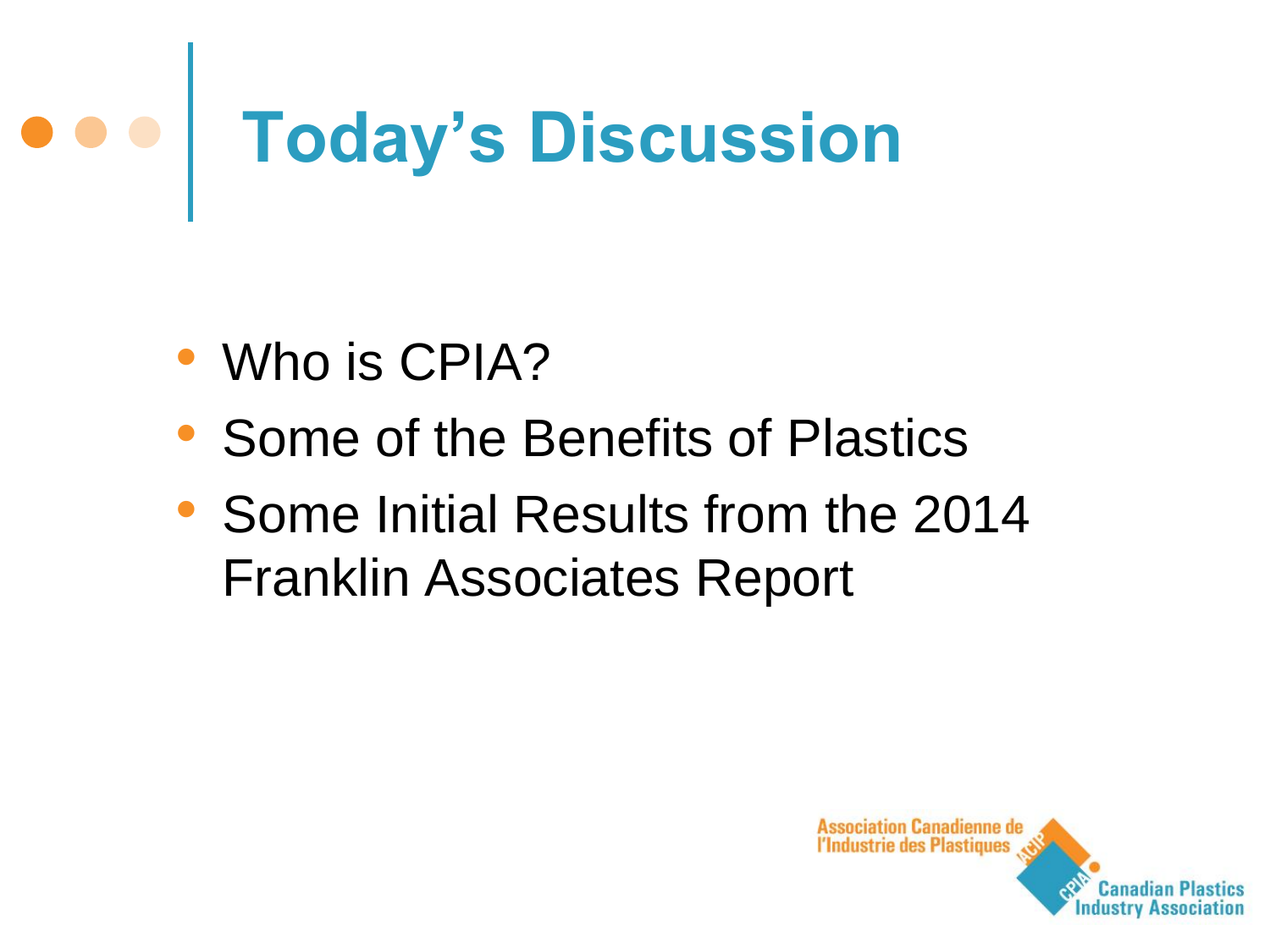# **National Value Chain Association**

- CPIA is a member-driven advocacy association representing the Canadian plastics industry
	- 90,000 employees
	- Over 3000 businesses
	- \$27 billion revenue
- Members from across the value chain: resin producers, processors, equipment manufacturers, recyclers and brand owners

**Association Canadienne de** l'Industrie des Plastiques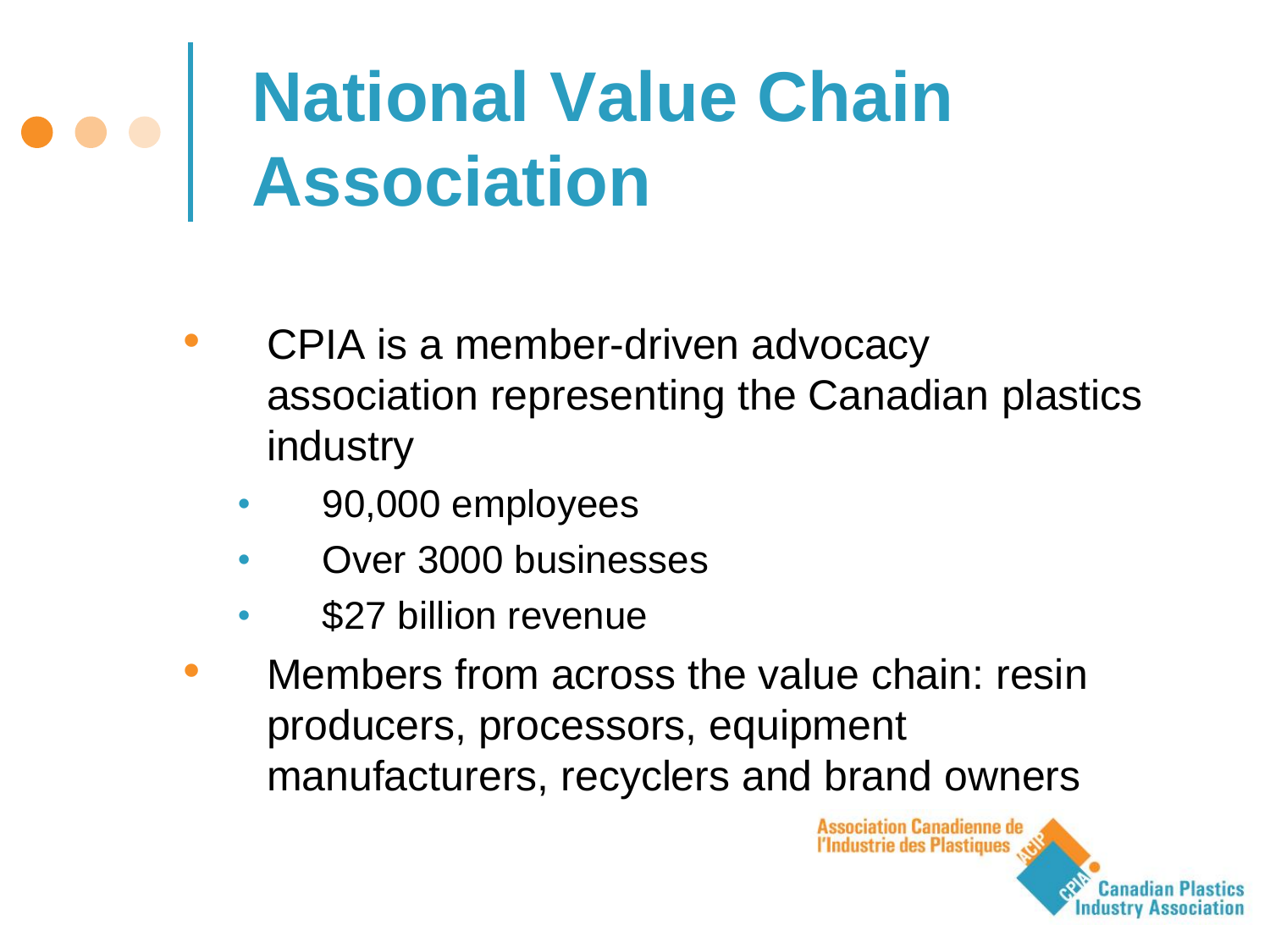# **Plastics Industry in BC**

- 290 small & medium sized firms employing 10,000 people including highly skilled engineers, technicians and machine operators
- Largely clustered in the Metro Vancouver & Fraser Valley area
- Has evolved by aggressively and innovatively serving local markets & export markets in US & Asia
- Generates \$2.2 Billion in annual revenues

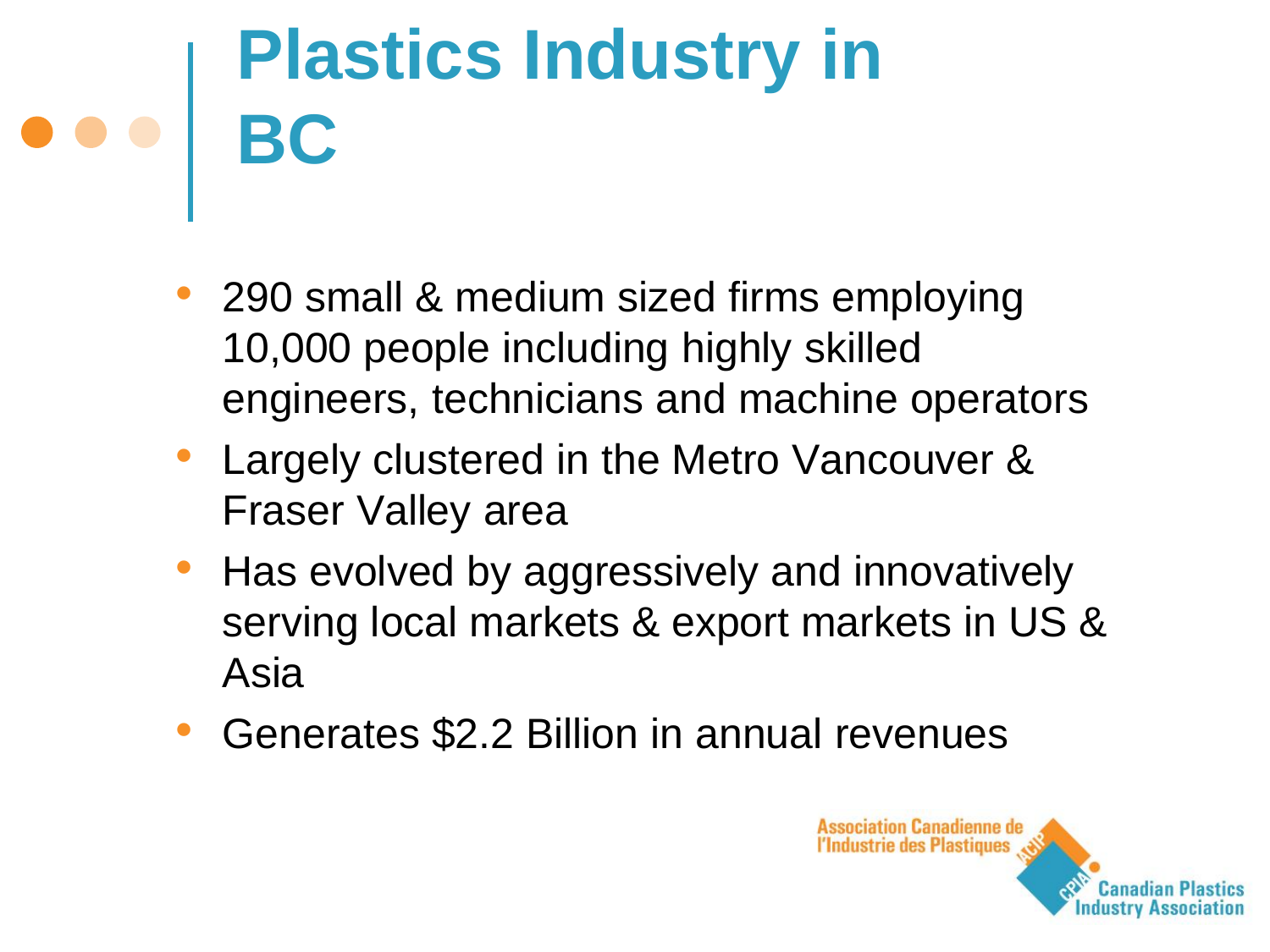# **Plastics' Contributions – Providing Many Benefits**









Association Canadienne de<br>l'Industrie des Plastiques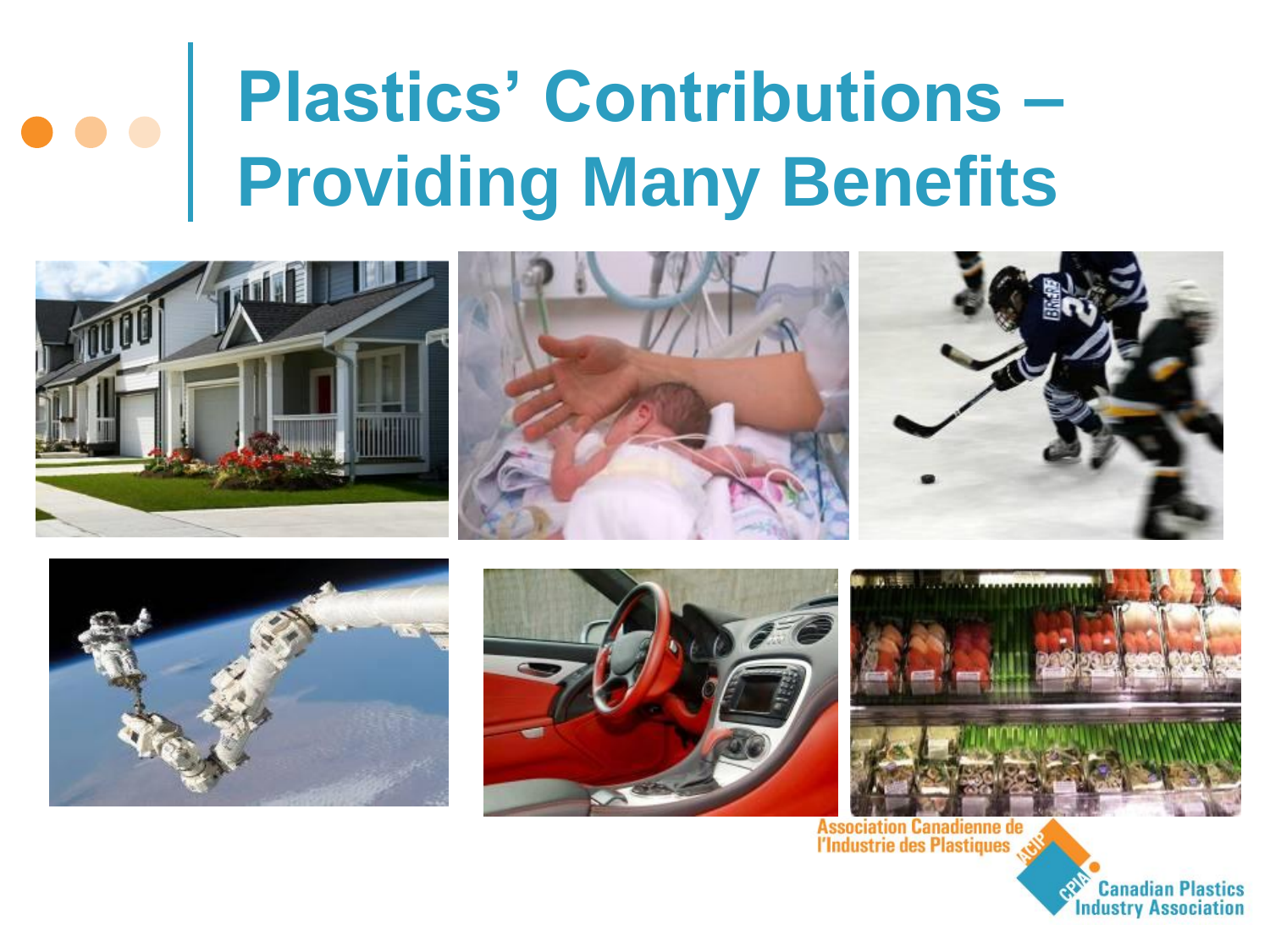### **Plastics Consume a Tiny Fraction of Hydrocarbons, Mostly Natural Gas**

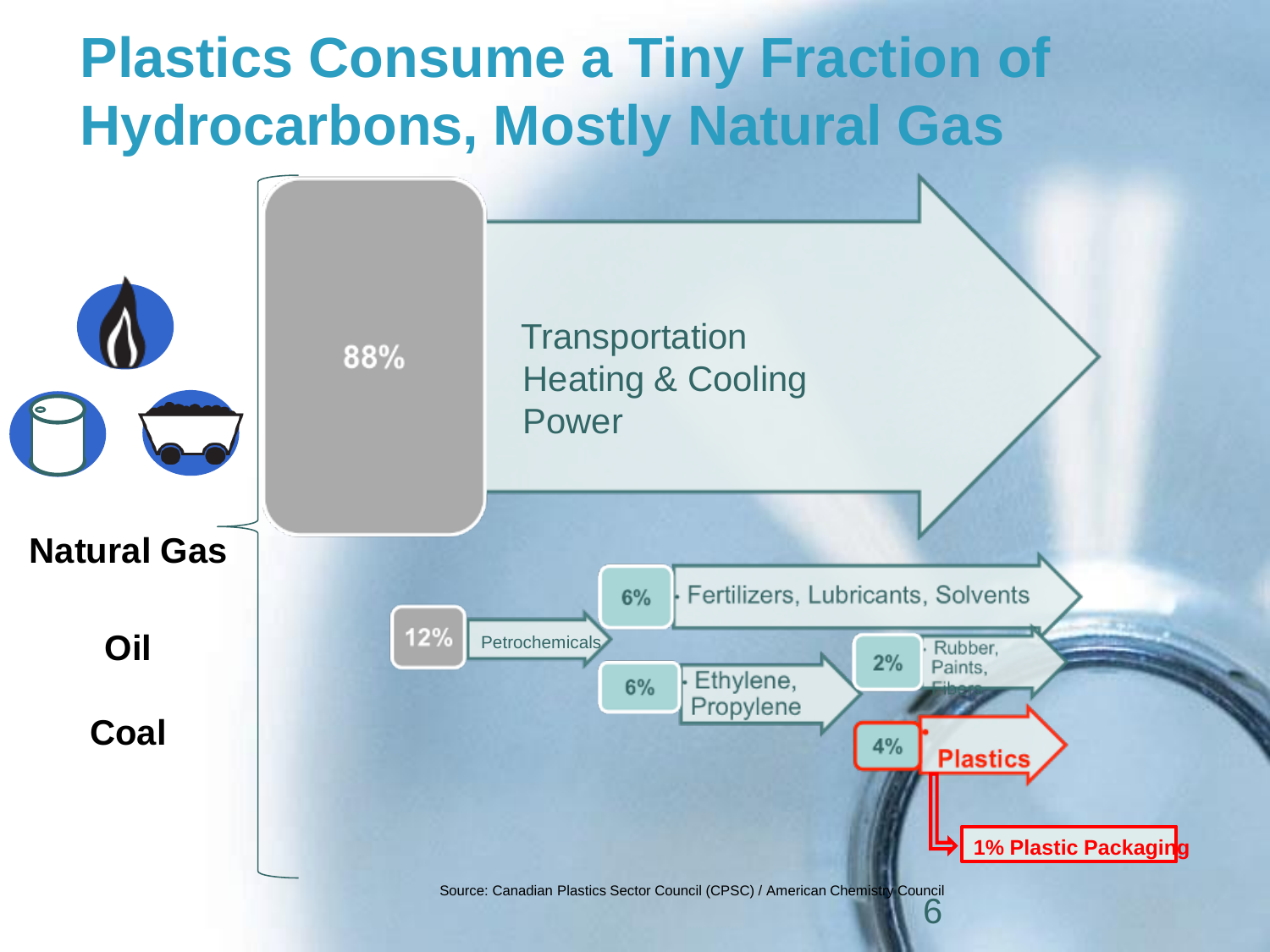### **Weight Reduction**

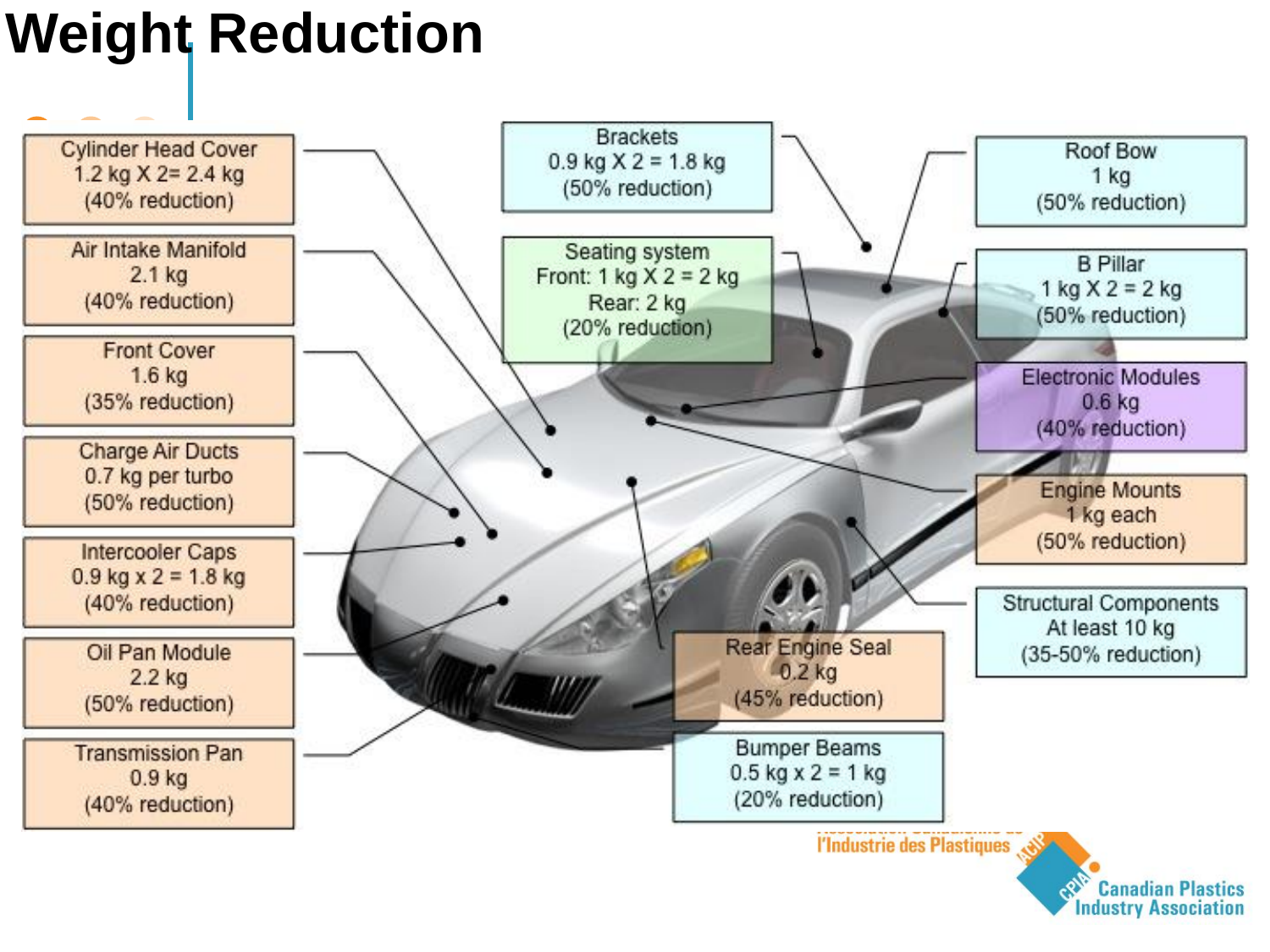### **Example 1 Retailer Experience Retailer Experience – Reducing Use of Resources by Upgrading to Plastic Packaging**

**Previously** - used heavy corrugated boxes

**Now** – use plastic film

- Less weight
- Less transportation costs
- Less warehouse space





**From: 14 skids of corrugated boxes**

#### **To: 1 skid of plastic film**

Source: American Chemistry Council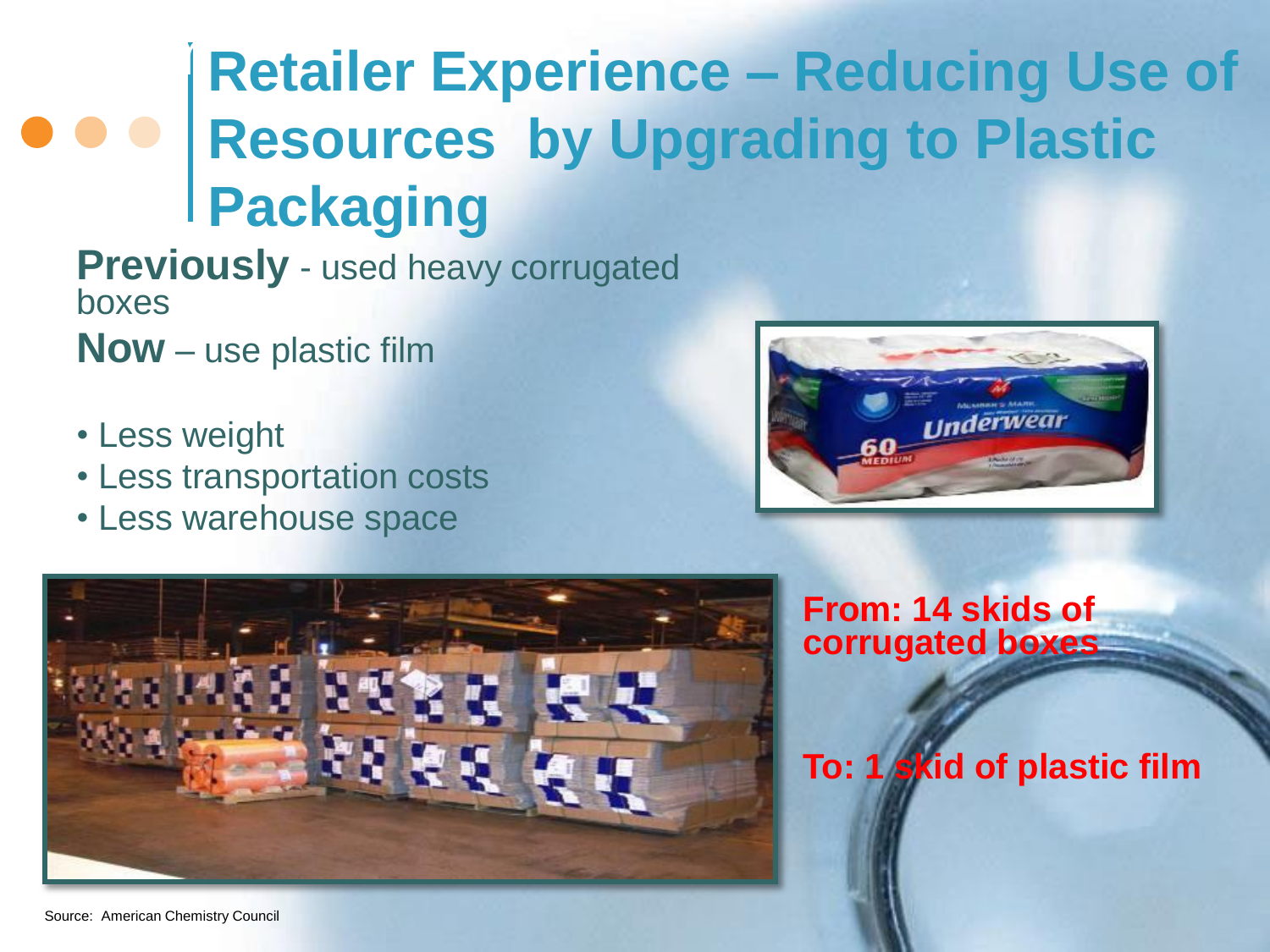# **Plastic Packaging Reduces Waste**

 Cucumbers wrapped in plastic film prevents moisture loss and extends shelf-life from **3 days to up to 14 days**



 Apples packed in a shrink wrapped tray reduce damage and waste by **27%**

> **Association Canadienne de** l'Industrie des Plastiques

9 Source: Industry Council for Packaging and the Environment (INCPEN) Study: Table for one 2009

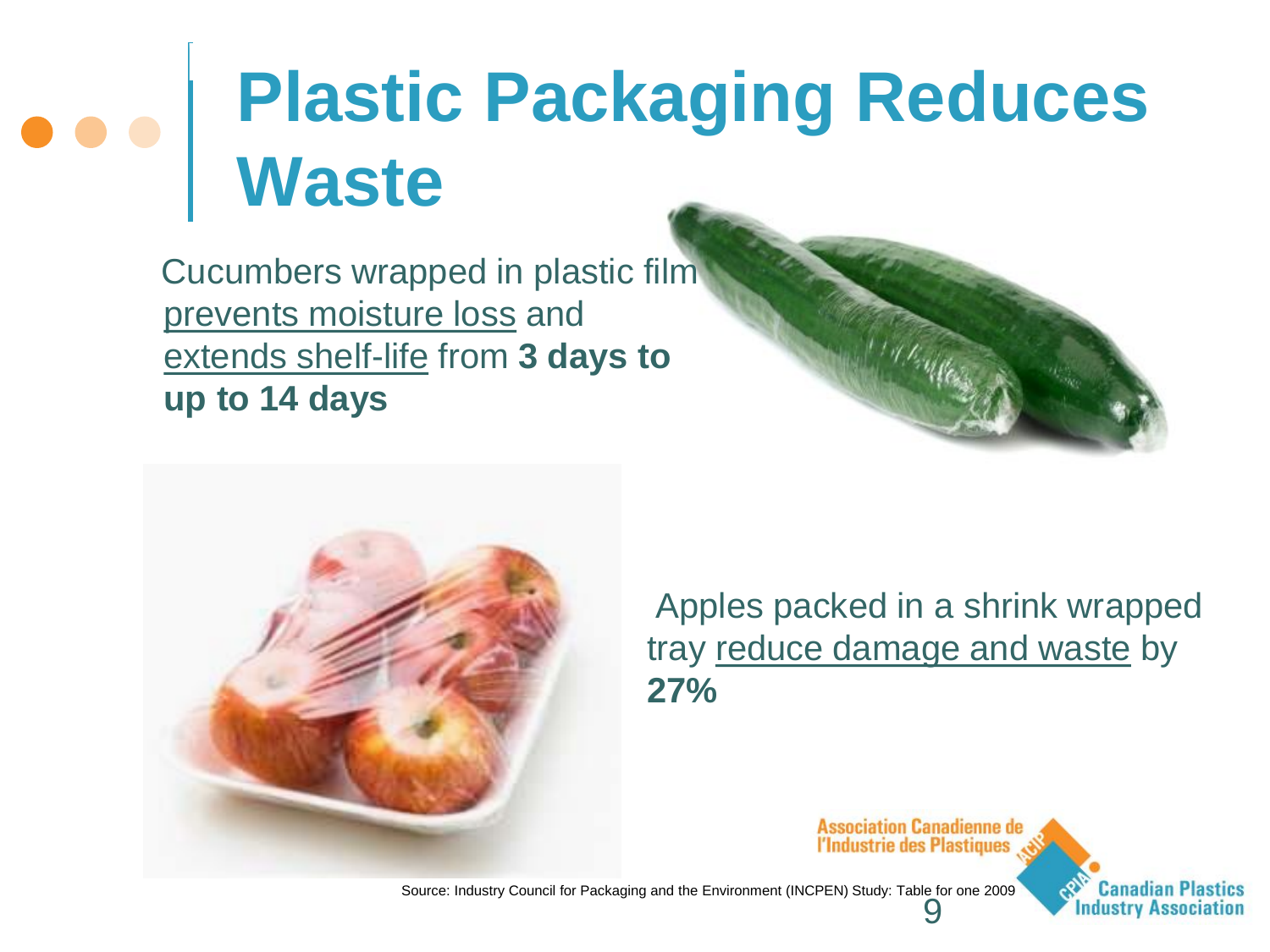# **A Cucumber is How Much?**

- .5KWh per pound
- 150 million pounds of GH in Canada
- $\bullet$  ~ 75 M KWh per year
- 1/3 wasted
- $\bullet$  ~ 25 M KWh per year
- $\omega$  12 K KWh/hld/year =  $\sim$  6000 homes

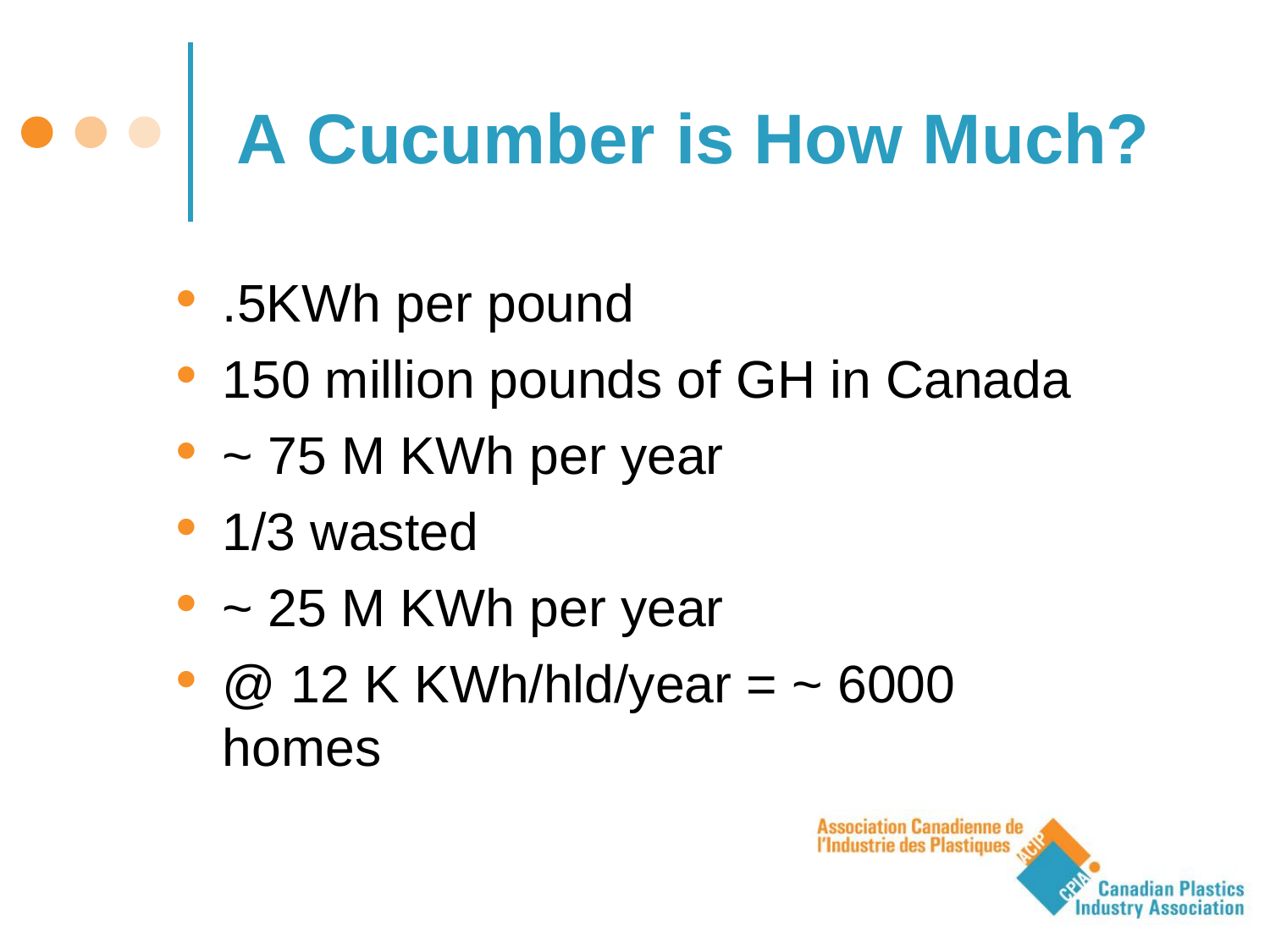## **Plastics Recycling in Canada - Growing Every Year**



Postconsumer Plastic Recycled Year-over-Year (kgs)

Association Canadienne de<br>VIndustrie des Plastiques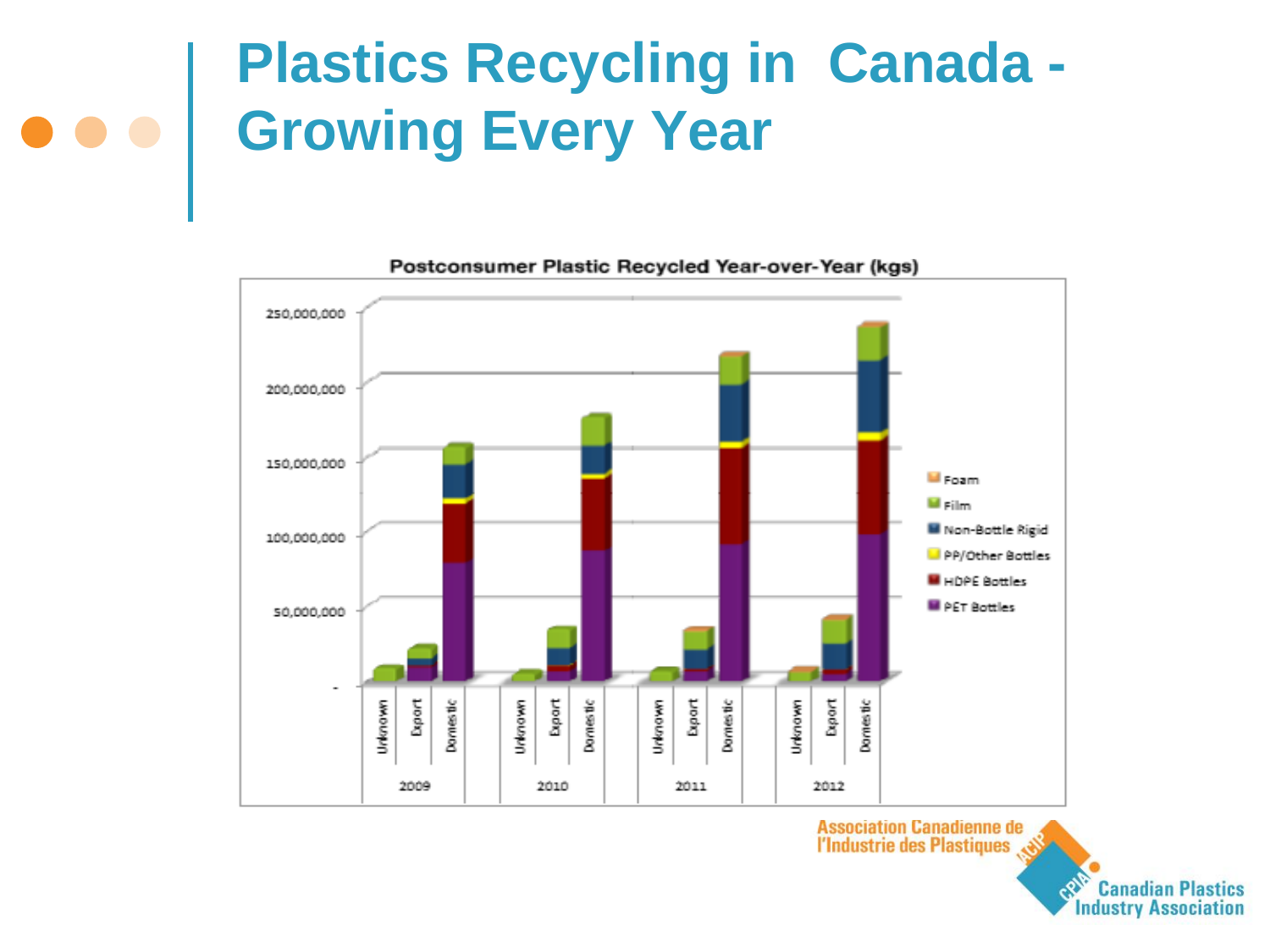

#### **IMPACT OF PLASTICS PACKAGING ON LIFE CYCLE ENERGY CONSUMPTION & GREENHOUSE GAS EMISSIONS** IN THE UNITED STATES AND CANADA **Substitution Analysis**

**PREPARED FOR** 

#### The American Chemistry Council (ACC) and **The Canadian Plastics Industry Association (CPIA)**

BY

Franklin Associates, A Division of **Eastern Research Group (ERG)** 

January 2014

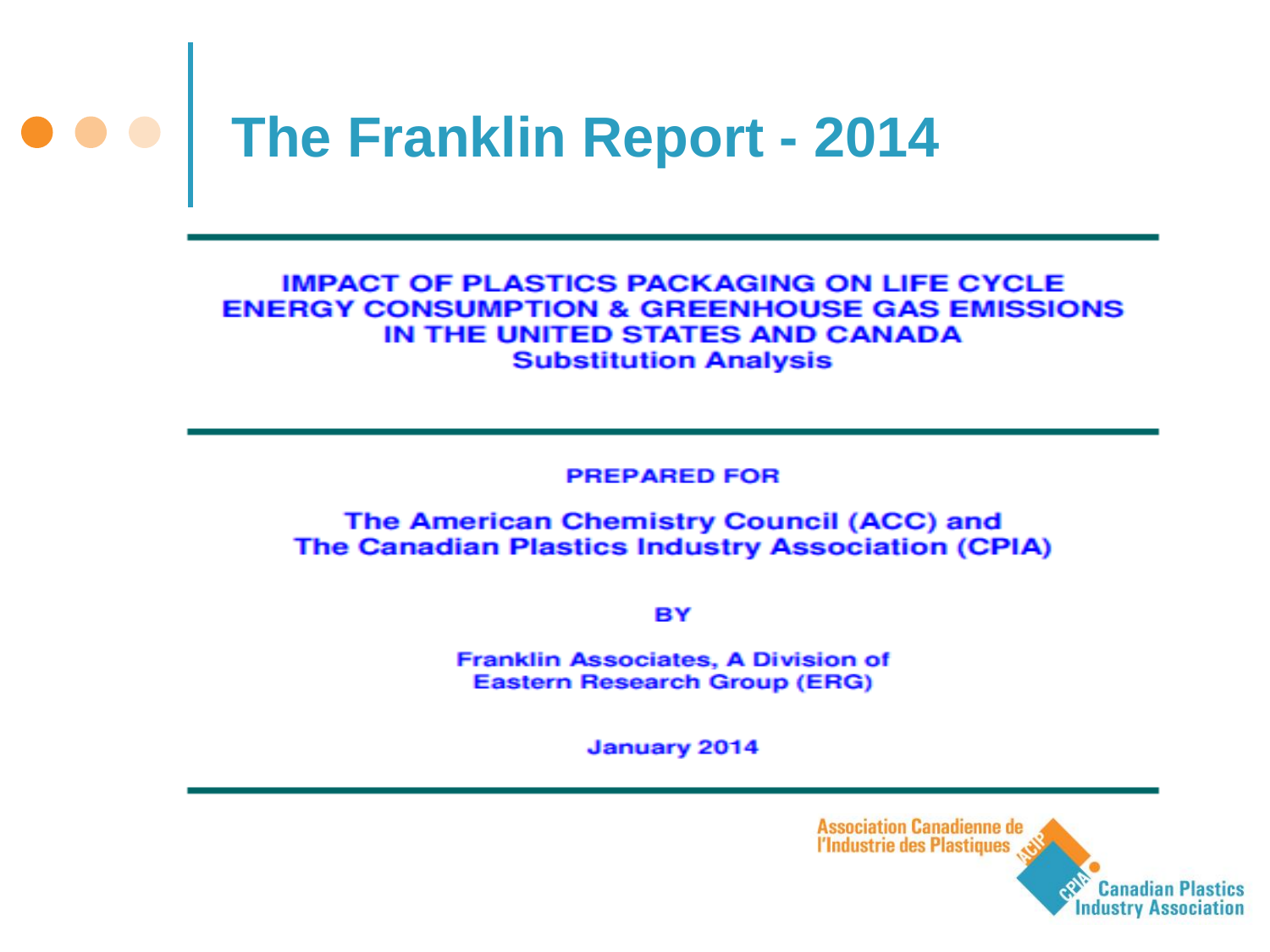## **Packaging Products System Boundaries**



Association Canadienne de<br>L'Industrie des Plastiques CRAFT **Canadian Plastics Industry Association**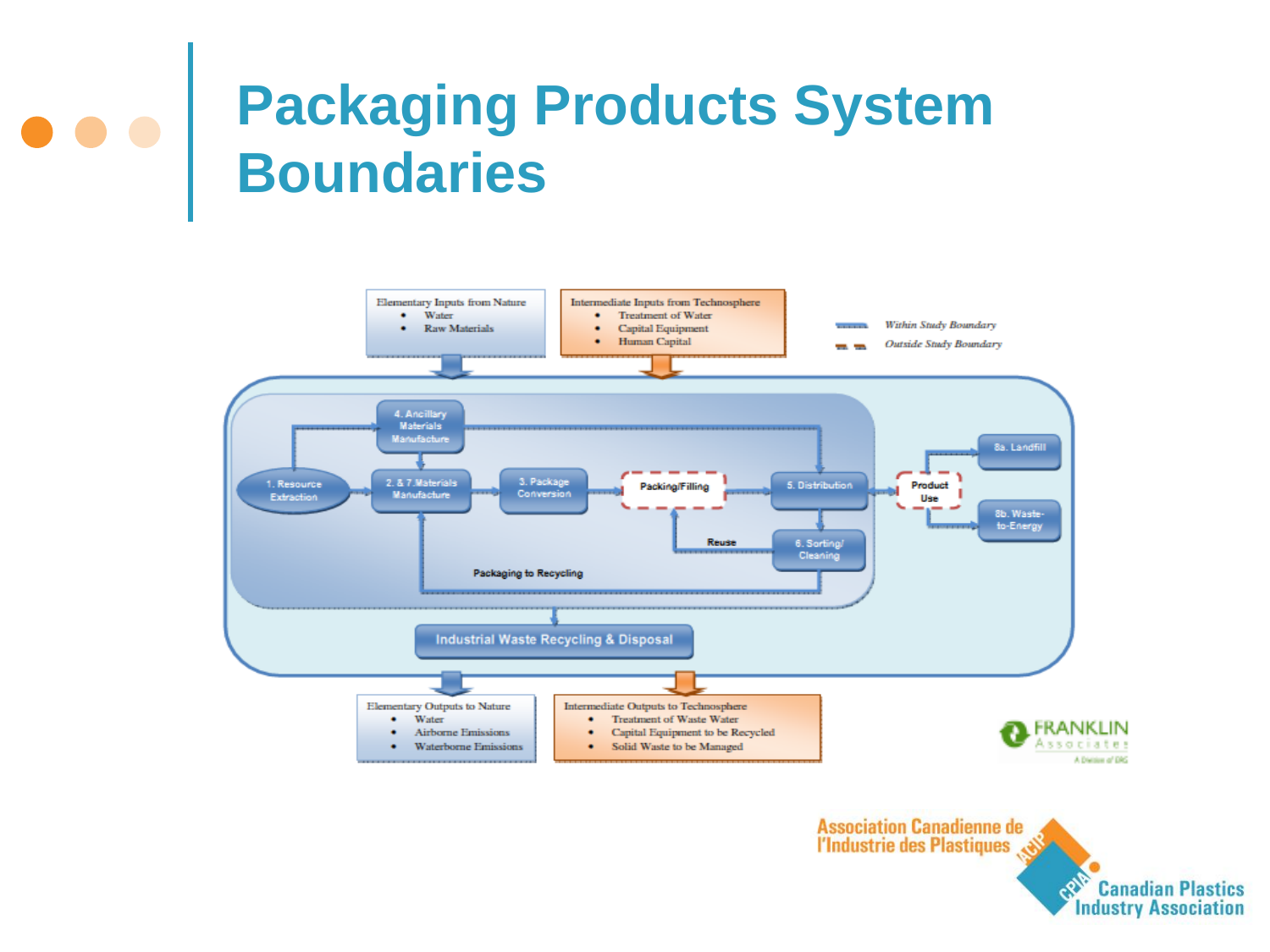# **Packaging Categories Included in the Study**

| <b>Category:</b>            | <b>Functional Unit of Comparison</b><br>for Alternative Material Weight Required: |  |
|-----------------------------|-----------------------------------------------------------------------------------|--|
| <b>Other Rigid</b>          | Volume Capacity for Non-Balk & Balk Rigid Packaging                               |  |
|                             | Protective Performance for Protective Packaging                                   |  |
| <b>Other Flexible</b>       | Volume Capacity for Converted & Bulk Packaging (except strapping)                 |  |
|                             | Protective Performance for Protective Packaging                                   |  |
|                             | Unitizing Performance for Flexible Bulk Strapping                                 |  |
| <b>Beverage Containers</b>  | <b>Volume Capacity</b>                                                            |  |
| <b>Carrier Bags</b>         | Number of Units (adjusted for difference in capacity)                             |  |
| <b>Stretch &amp; Shrink</b> | Square Footage adjusted for performance                                           |  |
| <b>Caps &amp; Closures</b>  | Number of Units                                                                   |  |



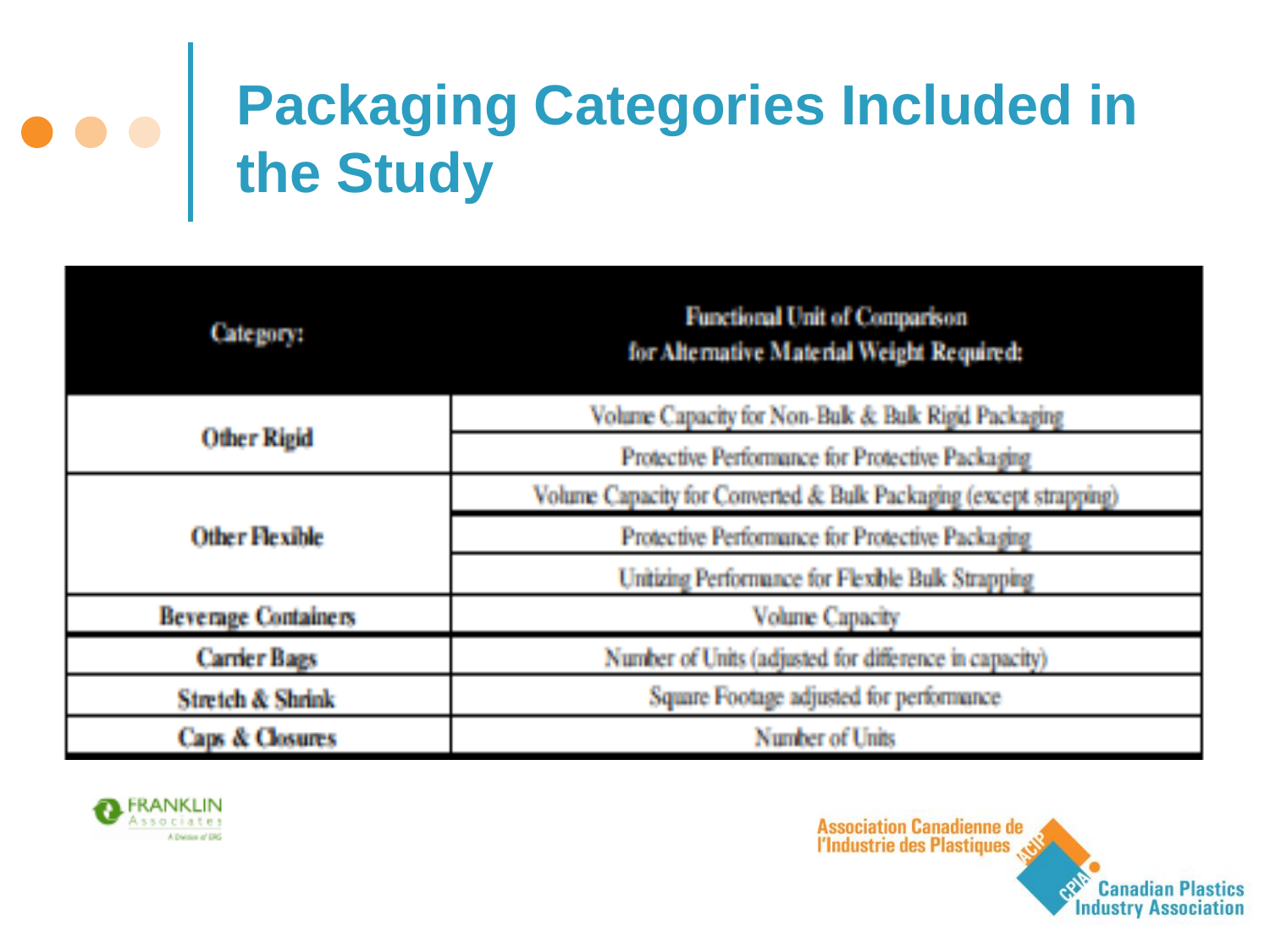# **Plastics and Alternatives Included in the Study**

| <b>PLASTIC RESIN TYPE</b>         | <b>ALTERNATIVES</b>                                                   |
|-----------------------------------|-----------------------------------------------------------------------|
| Low Density PE (LDPE)             | <b>Steel</b>                                                          |
| <b>High Density PE (HDPE)</b>     | Aluminum                                                              |
| Polypropylene (PP)                | Glass                                                                 |
| Polyvinyl Chloride (PVC)          | Paper – OCC, packaging paper,<br>cardboard,                           |
| Polystyrene (PS)                  | <b>Molded Fibre</b>                                                   |
| <b>Expanded Polystyrene (EPS)</b> | Paper based composites & laminates                                    |
| Polyethylene Terephthalate (PET)  | <b>Fibre based textiles</b>                                           |
|                                   | Wood                                                                  |
|                                   | <b>Association Canadienne de</b><br><b>l'Industrie des Plastiques</b> |

**Industry Associa**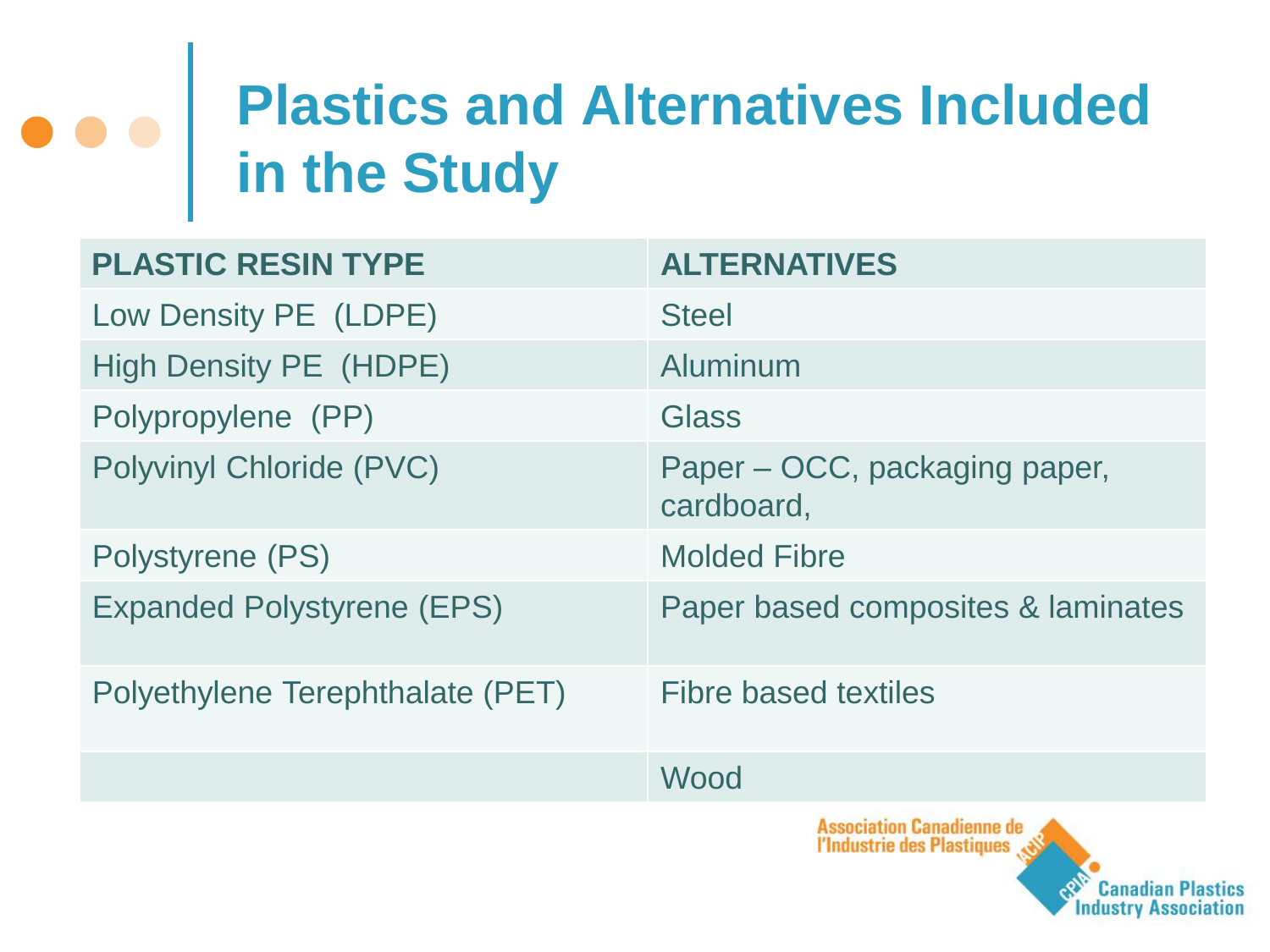### **GWP Results by Category for Canadian Plastic Packaging & Substitutes (MMT CO2 eq.)**



**Association Canadienne de** l'Industrie des Plastiques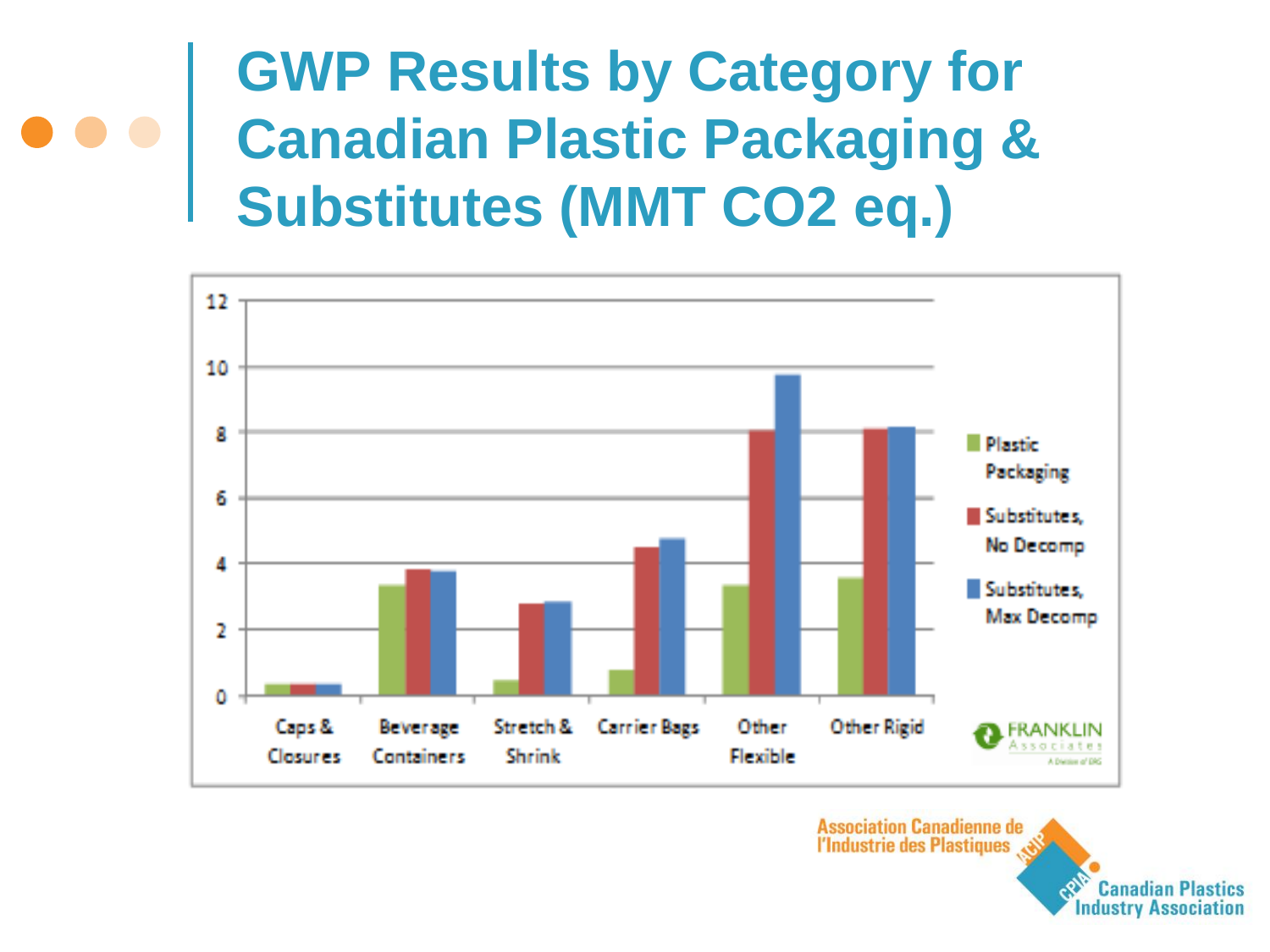### **CED Results by Category for Canadian Plastic Packaging & Substitutes (Billion MJ)**



**Association Canadienne de** l'Industrie des Plastiques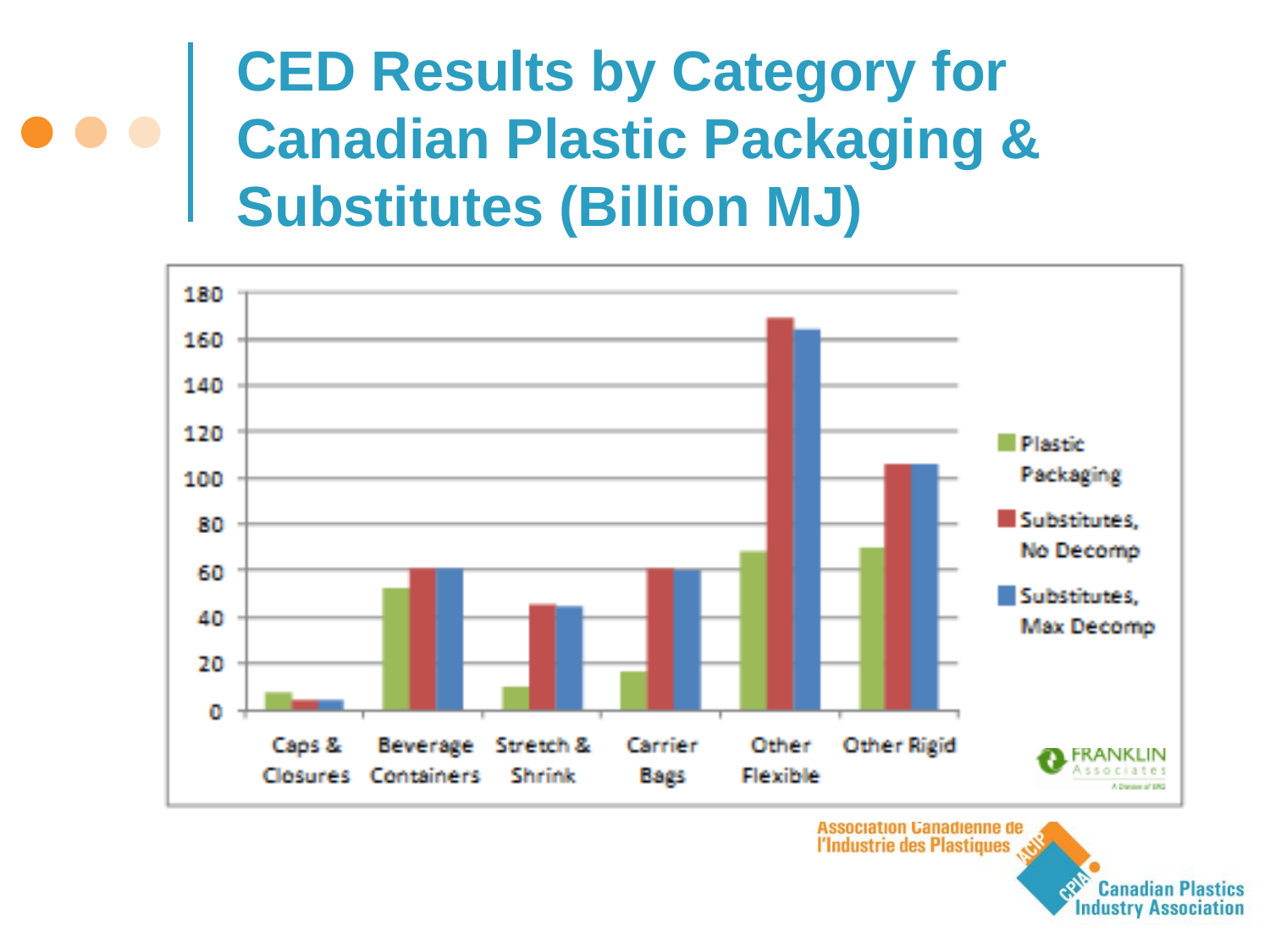### **Expended Energy by Category for Canadian Plastic Packaging & Substitutes (Billion MJ)**



**MOOULIQUUII UQIIQUICIIIIC UC** l'Industrie des Plastiques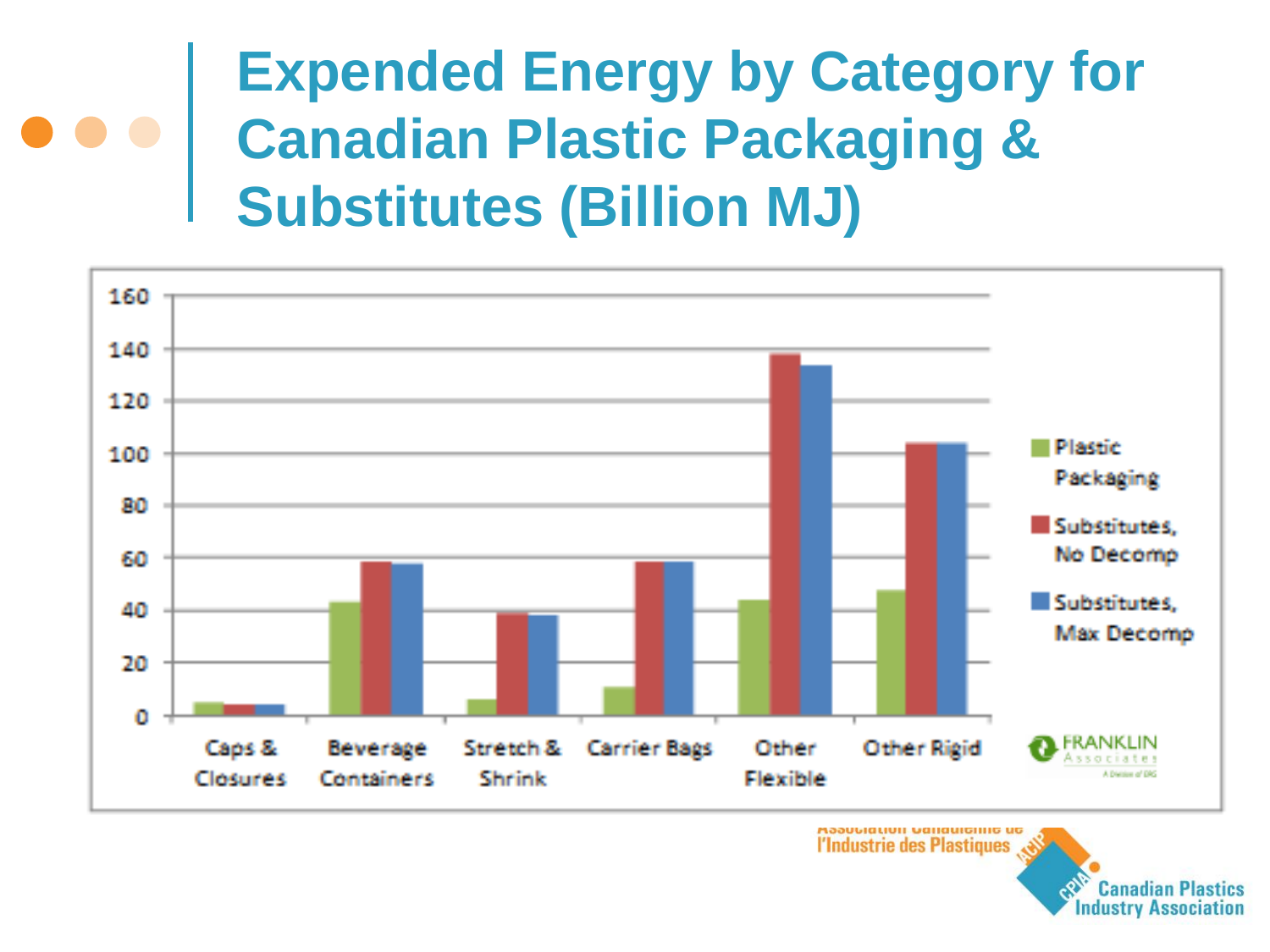# **Plastic Packaging Reduces Mass, Energy Consumption and GHG**



Source: Impact of Plastics Packaging on Life Cycle Energy Consumption & Greenhouse Gas Emissions in the United States and Canada, Franklin Associates, January 2014

> A Division of DAS Association Canadienne de<br>l'Industrie des Plastiques

RANKLIN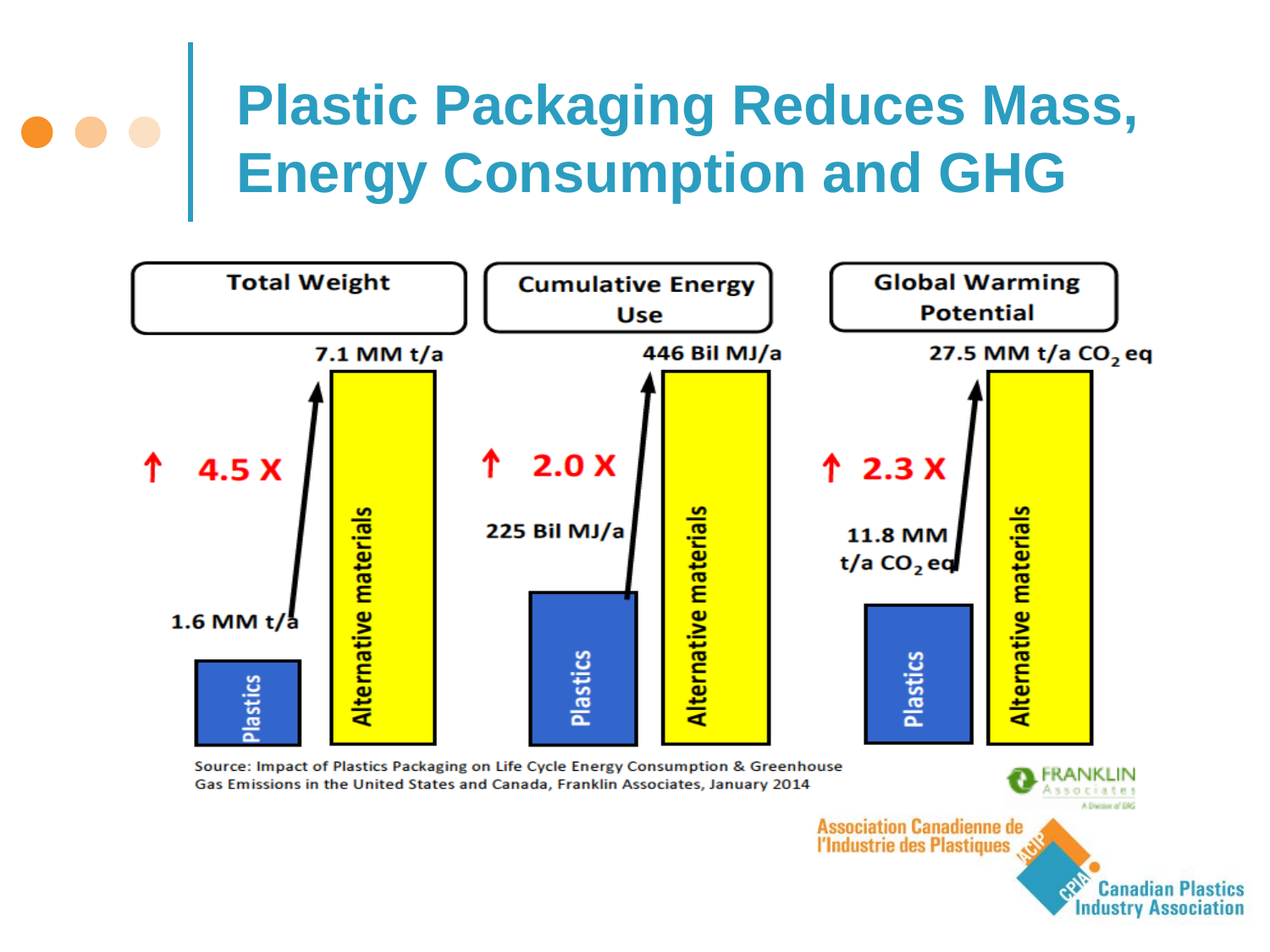# **Reductions in Cumulative Energy Use Due to Plastics**

Equivalent to saving 1.5 billion gallons of crude oil filling over 18 supertankers lined up for 8 km.

Association Canadienne de<br>l'Industrie des Plastiques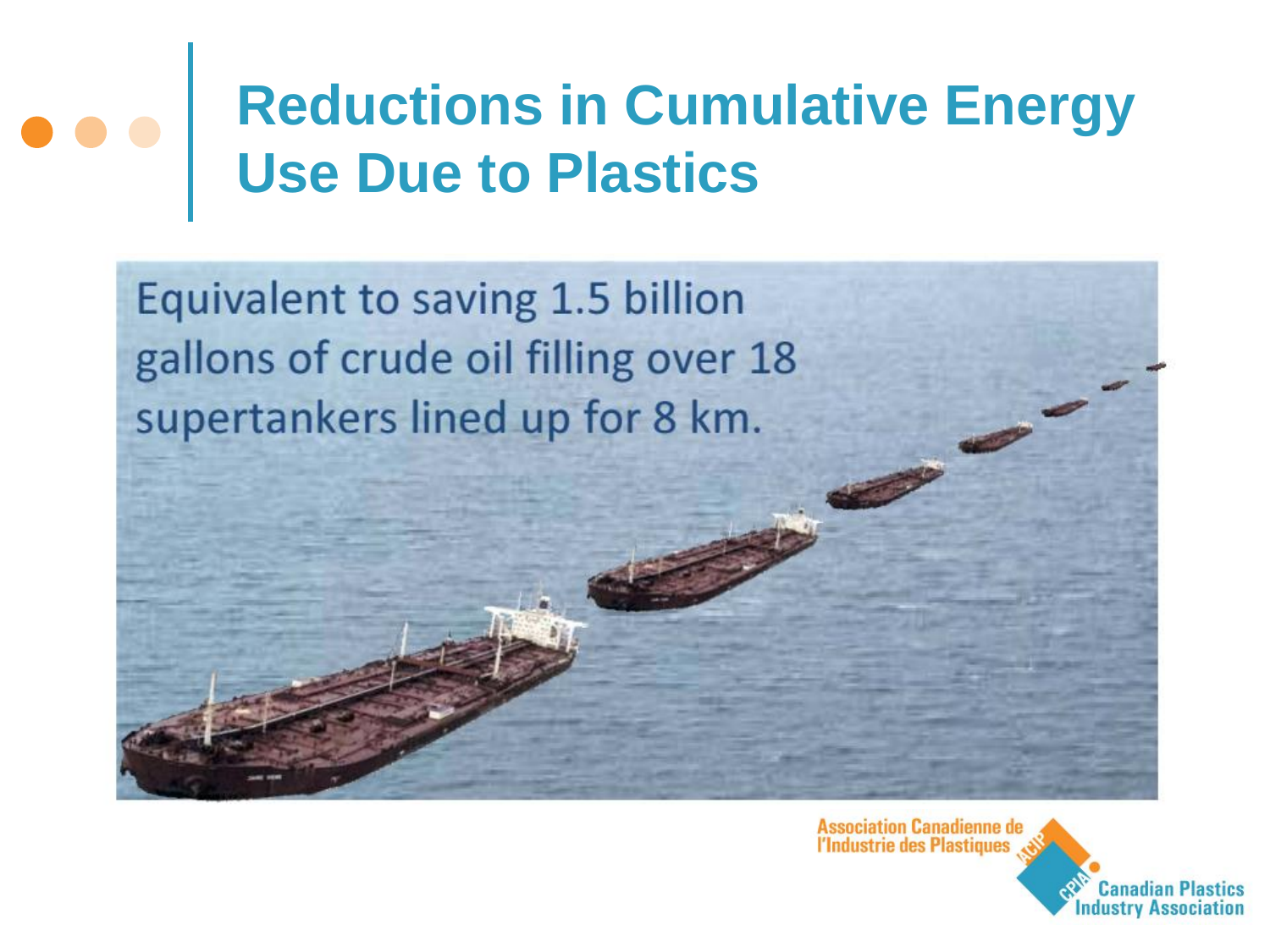### **Some of the Conclusions from the Report**

- Against a mix of competitive materials, plastics significantly reduce material use, energy consumption and greenhouse gas generation
- A material's strength to weight ratio is a key predictor of environmental impact
- From a climate change perspective a material's biodegradability is not necessarily a benefit

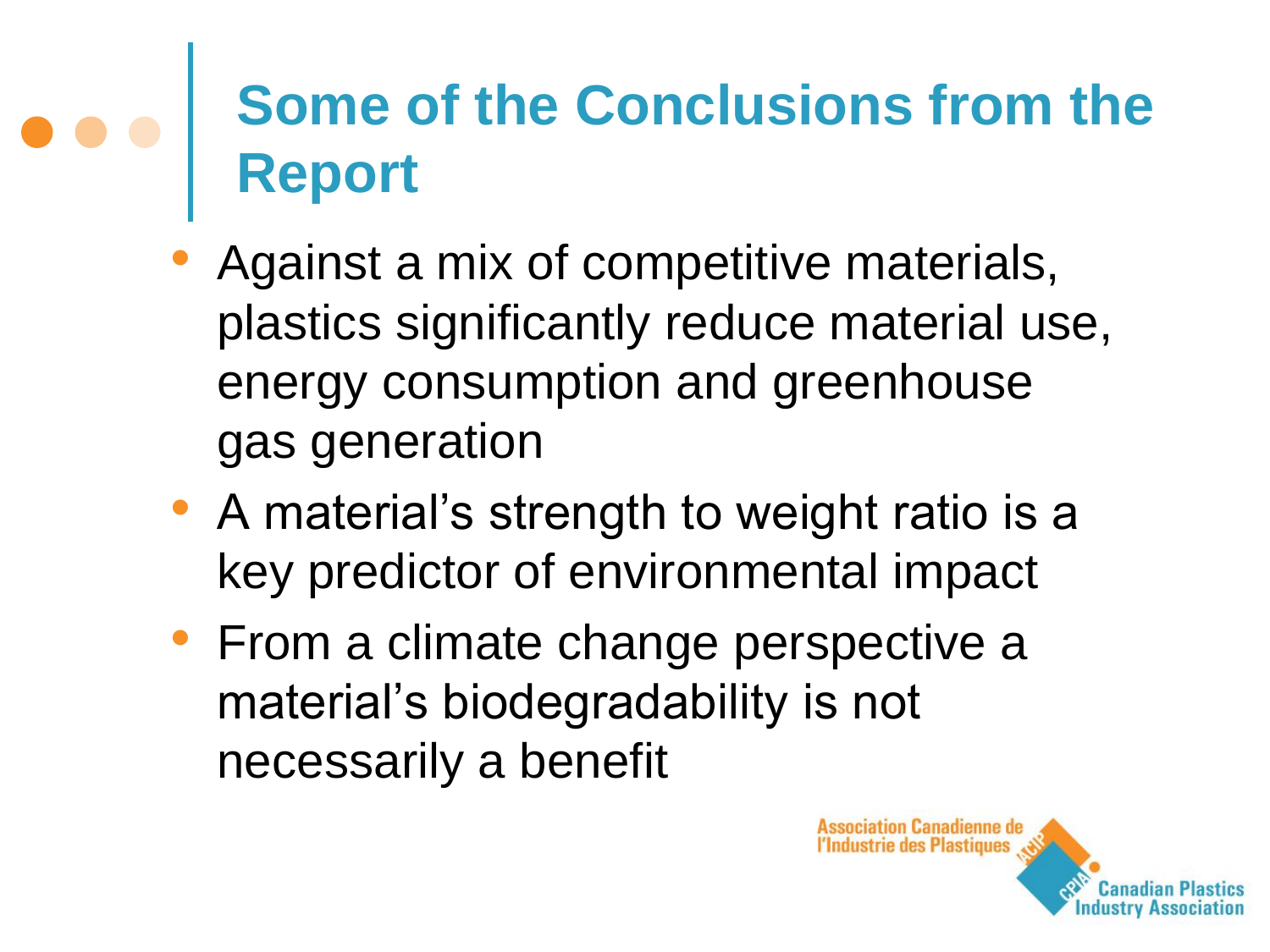# **A Key Implications Coming from the Report**

- Plastic packaging reduces overall energy consumption making the role of plastics and plastic packaging more critical to waste prevention than most people realize
- What you don't use to start with cannot become a waste